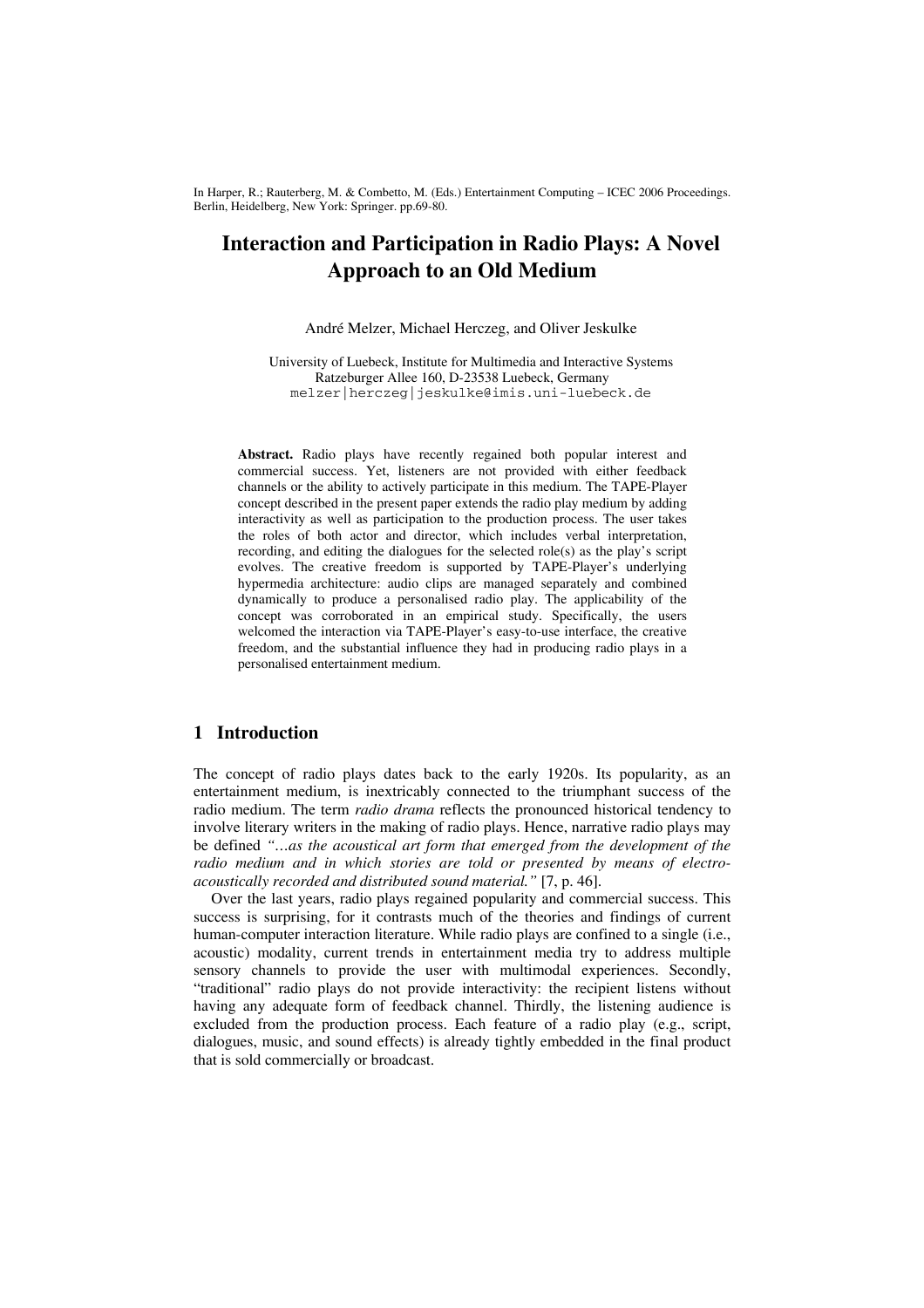In the present paper, we argue that radio plays still bear great potential as an entertainment medium. In particular, we believe that some of the medium's apparent shortcomings are in fact its major strengths. These strengths refer to triggering the processes of role-taking, imagination, and immersion. We believe that to tap its full potentials, radio plays —like other well-established media— benefit from careful adaptation to changes in technology [4, 5, 11].

Following the analysis of theoretical concepts that are related to the topic of this paper, we will describe the TAPE-Player<sup>1</sup> concept that seeks to advance radio plays by enabling users to interact with and participate in the medium. We will then introduce the hypertext architecture as the basis of the concept. The detailed description of the implementation will be followed by a description of the evaluation and an analysis of the results. Finally, we will conclude this study with an outlook on future developments of the interactive and participative TAPE-Player concept.

## **2. Imagination and Immersion**

l

Due to their historical background in radio-broadcasting, radio plays are confined to a single (i.e., acoustic) modality and, thus, address only the auditory sensory system of the recipients. Current trends in entertainment multimedia, however, provide the audience with a broad range of multimodal experiences by addressing multiple sensory channels (e.g., vision, haptics) [e.g., 19]. The employment of advanced multimodal elements is most prominent in computer and video games: spatial sound, 3D-animation, and haptic feedback, are thought to create the best possible realistic experience [e.g., 22]. However, rendering photorealistic impressions should not be equated *a priori* with joyful experiences. Rather, the high level of intended realism may also backfire on the medium causing a sense of general distrust to the visually displayed information. In particular, it may establish some form of cognitive set that the displayed picture is "not real", which may then induce confirmatory visual search. Any noticed leaks or glitches will be perceived as particularly disturbing [23]. This notion has already been acknowledged by the game industry. Hence, Satoru Iwata, Nintendo's CEO, stated at the Game Developers Conference 2005 that "making *games look more photorealistic is not the only means of improving the game experience"*[8]. As a consequence, games begin to incorporate more and more narrative content, thus blurring the boundaries between games and stories [e.g., 12].

Likewise, the confinement to a single human receptor system may not at all be disadvantageous for joyfully experiencing the medium. Rather, listening to radio plays challenges the recipient because it requires active participation and creative imagination. This is achieved by the medium's innate necessity for the listener to process cognitively the complexity of the incoming audio data stream. While listening, different acoustic signs (e.g., sound of different voices) have to be actively related to specific narrative functions (e.g., to indicate subjectivity). Radio plays thus follow the broadened approach to narration of media studies [7], which has been applied particularly to film, but also to digital media [13]. In radio plays, the

<sup>&</sup>lt;sup>1</sup> The term TAPE-Player was chosen as a mark of respect to the historic standard carrier medium of radio plays.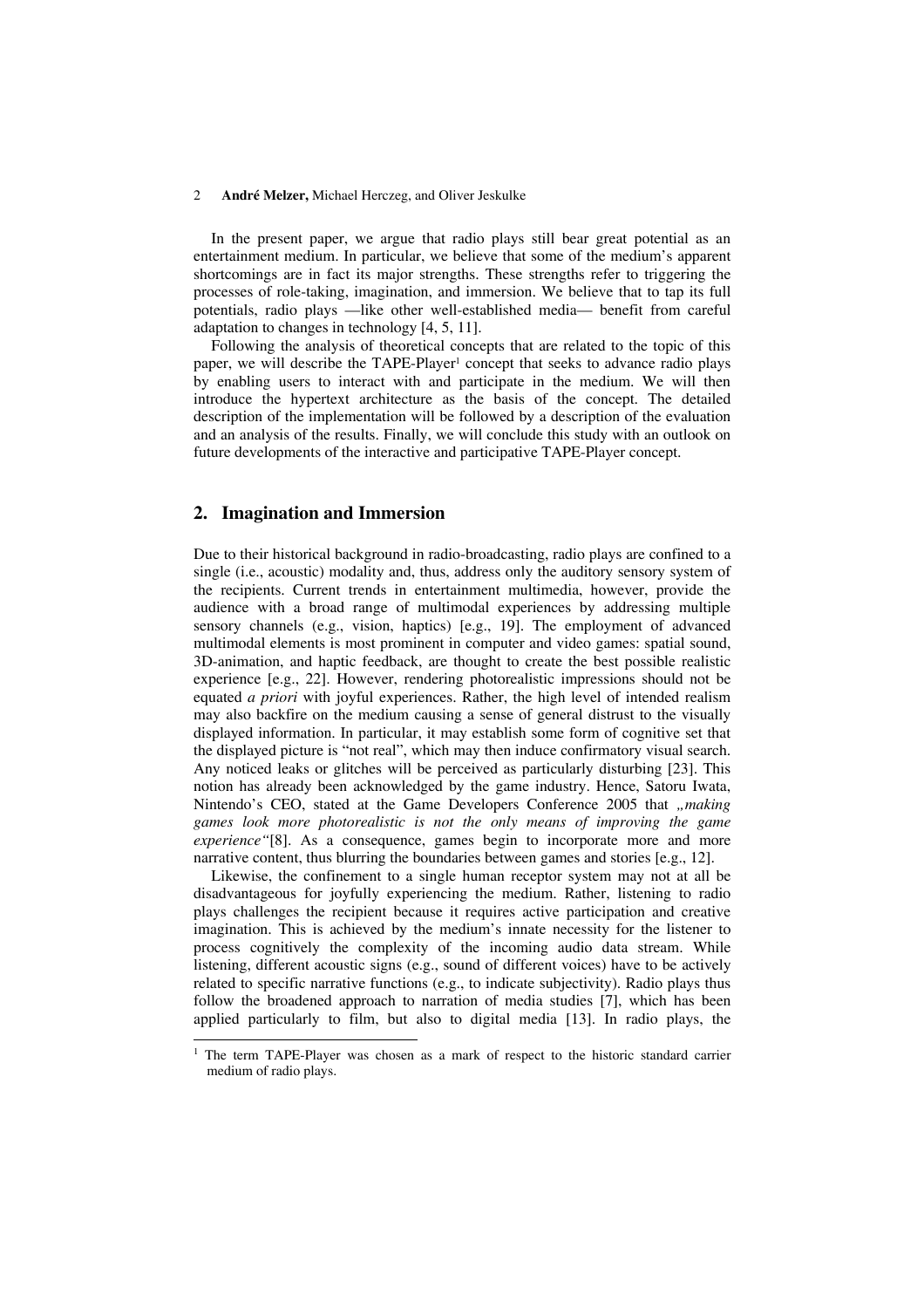recipient's imaginative processing integrates the different auditory perceptions into a coherent and meaningful whole. The resulting perception of the radio play represents the listener's inferred narrative meaning [7], which is based on knowledge, expectations, and preferences and is experienced as highly entertaining.

Imagination is closely related to the concept of immersion, which denotes the various degrees of mental involvement due to the user's focused attention [21]. When computer gamers are totally immersed, they report being cut off from reality and detachment to such an extent that the game is all that mattered [3]. In terms of radio plays, total involvement or the sense of "being there" was most prominent in the audience's reaction to Orson Welles' famous *War of the Worlds* in 1938. The quality of his work and the tendency at that time to believe anything presented on the radio in a realistic way [12] led to the tremendous success, though admittedly, with unexpected effects: Welles' basically far-fetched idea of Martians landing in New Jersey caused literal panic in the streets. Of course, media illiteracy (here: taking the media content for real) is not an indispensable prerequisite to feeling immersed and enjoying entertainment media. Even if people know that they are witnessing staged creations or that they are consuming fiction (e.g., in movies or books), they may nevertheless experience a high level of involvement and immersion [12]. When listening to radio plays, immersion will benefit to the extent people engage in what S. T. Coleridge called *"willing suspension of disbelief"*.

In sum, though radio plays are confined to a single (i.e., acoustic) modality, they challenge the recipients' active participation and creative imagination. The continuous and complex data stream of acoustical features has to be actively integrated to infer narrative meaning. The inherent immersive effect based on narrative storytelling in radio plays is an important source for joyful experiences. In the next section, we will argue that radio plays bear yet another potential: the different roles and voices that offer different character perspectives to the story. Multiple points-of-view serve as a further source for experiencing the story as novel, challenging, and entertaining.

# **3. Interaction and Multiple Points-of-View**

People have a general interest in entertainment that provides immediate experiences of personal relevance and individual meaningfulness [e.g., 20]. This interest has its origin in the natural and intrinsic ambition of people to broaden their knowledge and to enhance their abilities [24]. However, this motivation is not solely confined to the individual level. Rather, actively gathering information is also functional behaviour in social interaction. Exploring other peoples' points-of-view reduces the likelihood of misinterpreting behaviour because it grants access to their way of thinking and feeling [6]. Perspective taking through interaction thus fosters essential human skills on a cognitive and emotional individual level, as well as on a socio-cultural level [4]. This is also reflected in theories that suggest storytelling may have originated from a human need to explain and understand their surrounding physical world [cf. 9]. Likewise, the intrinsic motivation to perspective taking is also an important aspect of performing as an active and expressive form of role taking in dramatics.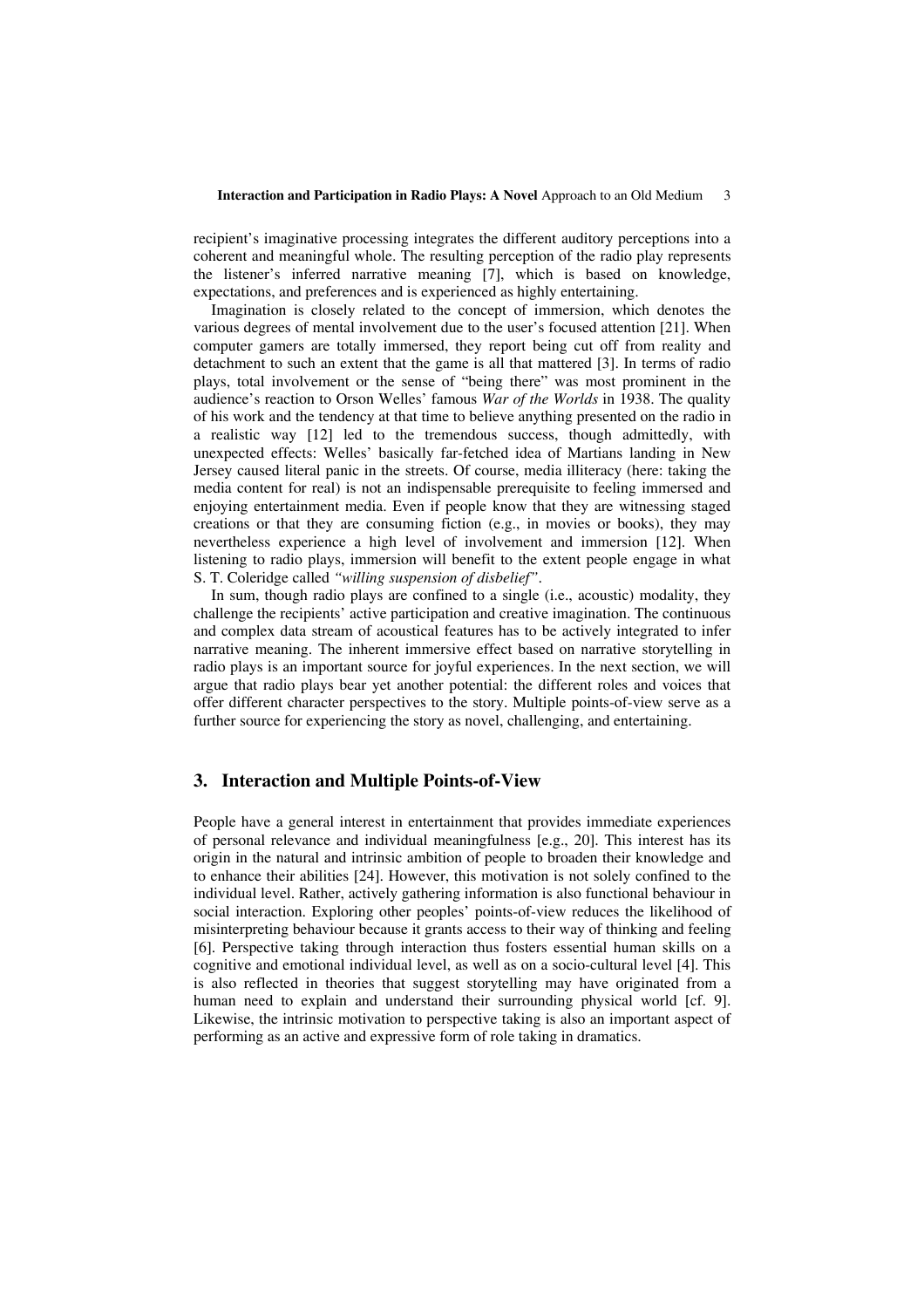In human-computer research, however, the term *interaction* is commonly used in a sense to denote the degrees of freedom in controlling form and content of computermediated communication. Interaction includes both system input and system output (i.e., system feedback) as a result of user actions. Interaction has emerged as a core variable for the user's mental model or understanding of the system's functions [16]. In addition, the degree of interactivity provided by a system or medium was shown to be crucial for rich and meaningful experiences [20].

Various computer-mediated forms of entertainment have been presented that support perspective taking based on user interaction, while still providing immersive and joyful experiences [9]. Current extensions of experience design have been proposed on this issue [20]. In addition, various forms of interactive or participatory narrative concepts have been conceived to attract and maintain the attention of users, enabling them to switch between different perspectives or roles [13].

More specifically, Mazalek and colleagues [9, 10] suggested computer-mediated storytelling systems based on interactive multiple points-of-view narrative. The authors reasoned that interactive narratives offer the potential to tell more complex and personally meaningful stories than those delivered to a mass audience. By viewing different character perspectives to a given event, different insights may be revealed [9]. Tangible interfaces (i.e., computer-mediated physical objects) served as different points-of-view and provided an atmosphere for immersion in the story.

In accordance with the notion of multiple points-of-view narrative, Melzer et al. [11] proposed a DVD-based hyperfilm called *Deine Wahrheit/Your Truth* that enabled viewers to switch between different character perspectives and, thus, to gain insight into different subjective realities or perceptions. Perspective taking resulted in a comprehensive and coherent interactive, yet entertaining, story experience.

Cassell and Ryokai [4] introduced *StoryMat,* a tangible interface for children that supported perspective taking by recording and recalling children's narrating voices and the movements they make with stuffed toys on a story-evoking quilt. In contrast to the visually dominated DVD hyperfilm [11], the narrating voices in *StoryMat*  primarily addressed children's hearing sense. In addition, a moving shadow of the toy was projected that accompanied the narrating voices.

As has already been mentioned, traditional forms of entertainment media, like radio plays or novels, are exclusively confined to non-interactive processes. This lack of interactivity may also have contributed to the little importance of radio plays in entertainment media research. Instead, the predominant focus of media research is on computer and video games and their high degrees of interactivity and participation in the stream of ongoing events [22].

There are only few attempts to bring interactivity into the radio play genre, one being Nick Fisher's *The Wheel of Fortune* for the BBC, which was aired in September 2001. *Wheel of Fortune* is a collection of three plays simultaneously broadcast on three different channels. Each of the three plays focused on the story of a different character. By switching between the channels at fixed key points, listeners actively created their own plays [5]. *Wheel of Fortune* thus resembles *Deine Wahrheit/Your Truth* [11] except for the different (i.e., auditory) sensory channel.

In conclusion, interaction is an important factor both for the user's mental model of the system functions and as a source for personal experiences. Interacting via multiple character viewpoints has proven fruitful in different entertainment media. Multiple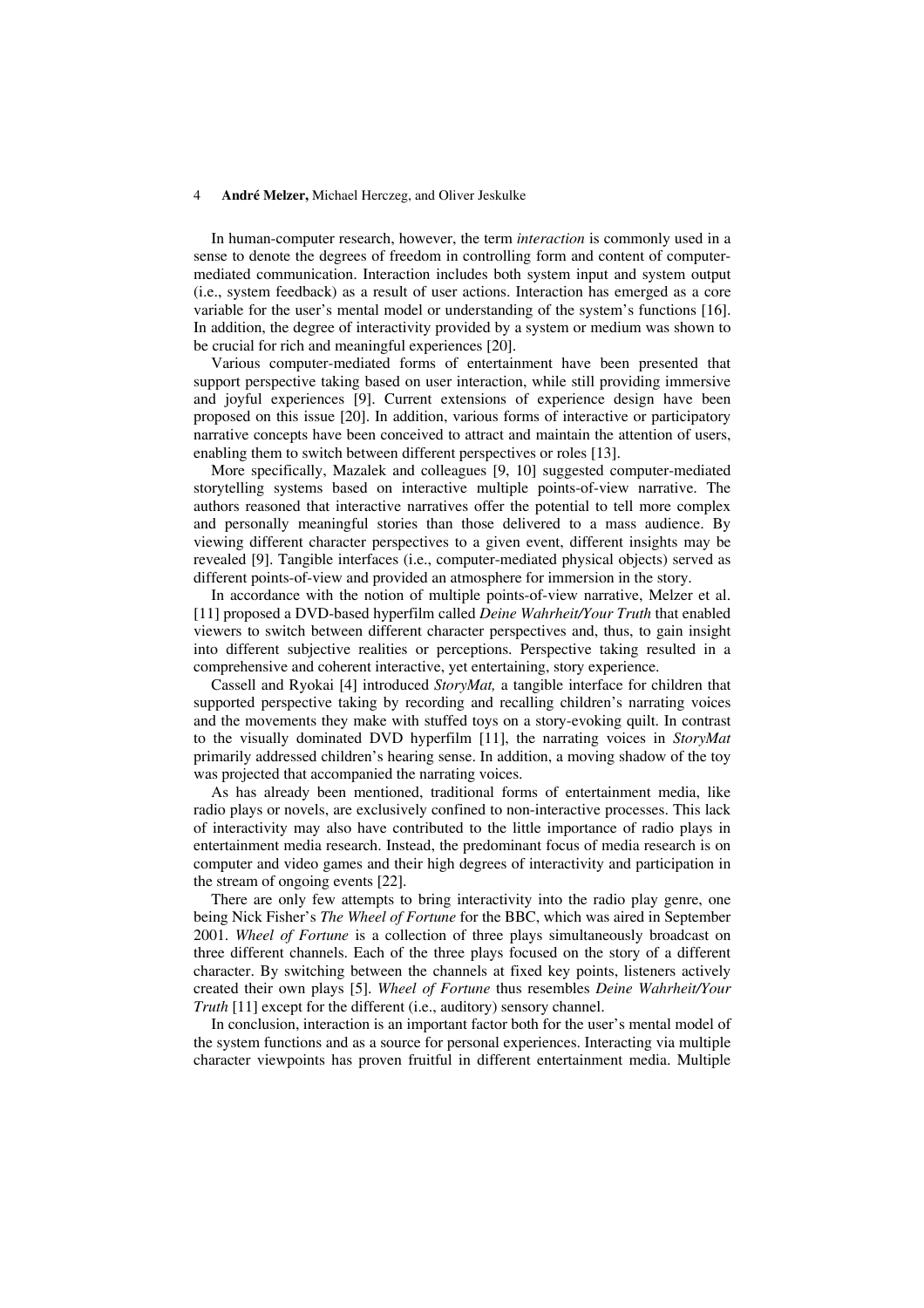points-of-view support perspective taking, which represents an important individual and socio-cultural human skill. This point is still missing in the radio play genre: the user/listener is actually *receiving*, not participating actively and creatively in the sense of speaking or interpreting dialogues like an actor, for example. To our knowledge, this attempt has not as yet been made; this medium is still lacking adequate forms of computer-mediated active user participation. In the next section, we will introduce TAPE-Player, a novel concept that was designed to address this particular issue.

# **4. The Concept of the Interactive Radio Play Environment**

Based on the analysis in the previous sections we designed TAPE-Player, a computermediated interactive concept, which aims at supporting active and creative participation in radio plays. At the same time, TAPE-Player should perpetuate the entertaining and immersing effects that occur while listening to the medium. Due to the medium's origin as *radio drama*, user participation in our radio play concept was designed to match expressive performing in dramatics as closely as possible. This refers to the creative verbal interpretation of dialogues specified in a visually displayed script. Hence, after having selected a certain character or role, the user should play a significant part in the recording process without limitation to their creative freedom (e.g., time allotted for speaking the dialogue). The final play should thus become the result of creative idiosyncratic work, thereby reflecting the user's own personality. In addition, other functions, which usually require additional software tools (e.g., audio editing), should also be integrated in a single application.

As will be discussed in the next section, the TAPE-Player concept requires a flexible underlying architecture to manage separately stored tracks (e.g., voice recordings). This architecture supports the dynamic and seamless combination of information into a single and unique data file, the final radio play. Following the description of the form of interaction, we will present the modular structure of TAPE-Player as well as the application's actual use.

## **4.1 The Hypermedia Structure**

Despite the tendency towards verbally dominated storytelling, a multiplicity of acoustical features (e.g., voice, music, sound effects, fading in/out, cutting, mixing) usually play an important role in radio drama production [7]*.* In traditional radio plays, these features form an interconnected system stored in a single continuous data stream. Interactive radio plays, however, inevitably require flexibility in terms of handling separate and interchangeable information or data files. In the TAPE-Player concept this refers to selecting and replacing speakers for different characters or roles. This issue has been addressed by hyperaudio [2], a concept that denotes an audiobased hypermedia system. Hypermedia systems like the *WorldWideWeb* allow authors to create hyperlinks between pieces of content (i.e., hypernodes or frames), thereby forming a non-linear graph structure or web that users may actively navigate [25]. According to their actions at each hypernode, single components will be combined at run time.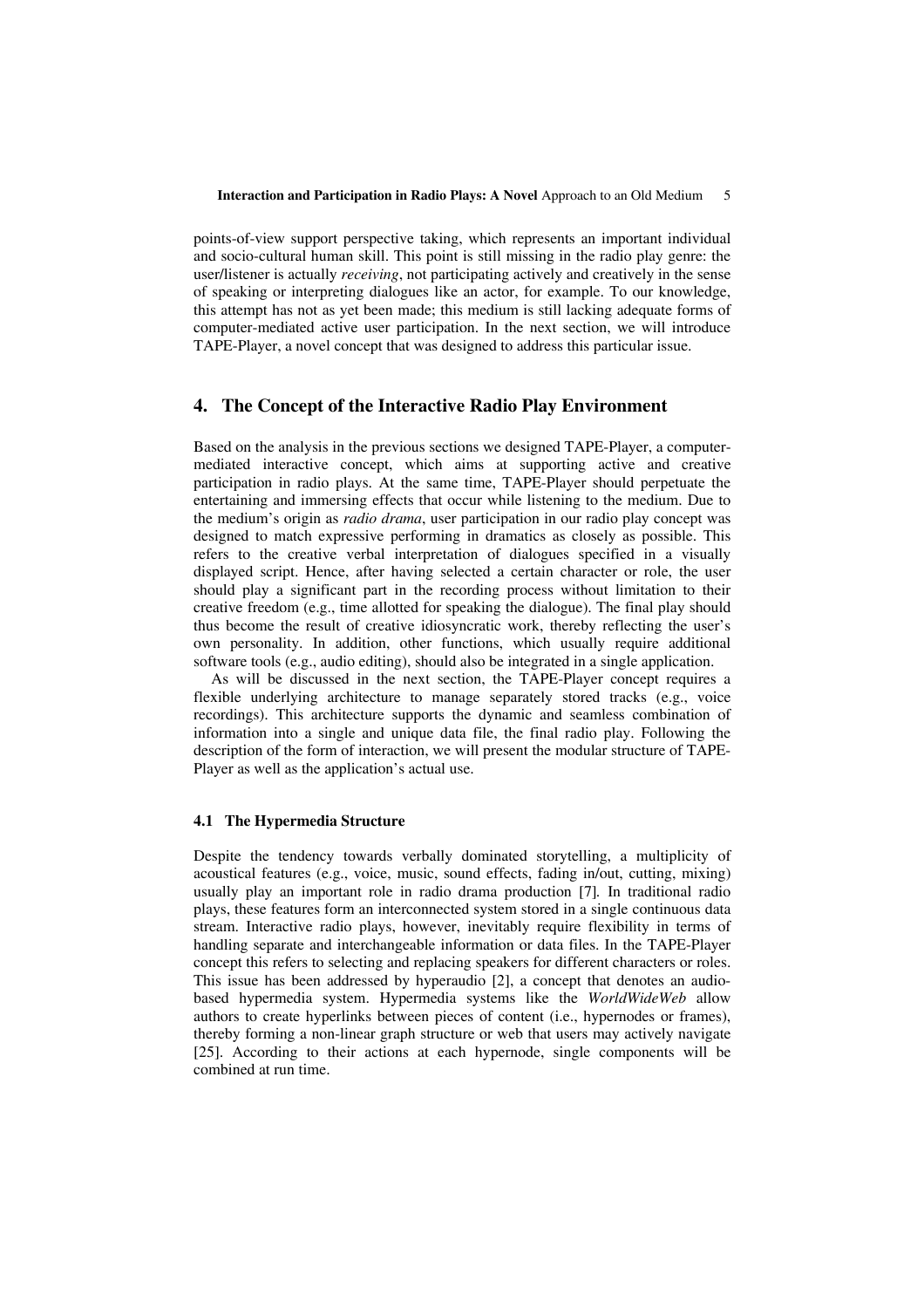For the film medium, Naimark [14] presented the hyperfilms *Aspen Moviemap* and *3D Moviemap*. A related approach was suggested by Melzer et al. [11]. Viewers of their DVD-hyperfilm *Deine Wahrheit/Your Truth* were asked to select one of the different characters' points-of-view. The story then moved forward in a linear fashion from one chapter to the next. At each chapter, however, viewers either switched between different narrative perspectives or stayed with the current point-of-view.

The non-linear hypermedia structure was adopted for the TAPE-Player concept. Selecting and replacing individual speakers required a specific audio clip structure. Particularly, the system should not impose any restrictions on voice recordings for the selected character/role (i.e., time allotted for speaking a given dialogue, pronunciation, or accentuation). The system should also be able to insert seamlessly recordings into the story to result in a coherent, but entirely new radio play. Since it is common that more than one character will be speaking at the same time, it is impossible to reconstruct the play on the basis of simple relations between frames.



**Fig. 1.** Audio Clip 3 (*right*) may start because the keywords occurred

Rather, multiple relations need to be logically interconnected, as was suggested in the interval script concept [18]. Hence, the abstract audio clips in TAPE-Player were linked by keywords similar to token and transitions in a Petri net. Only when keywords occur, the preconditions of an audio clip for play-back are met (figure 1).

## **4.2 Combining Interaction and Immersion**

Interactive entertainment media have to acknowledge the inherent conflict that exists between interaction and immersion [9]. Users, who are immersed in a story, are, for example, less inclined to interrupt the experience through complex interaction. Hence, any form of obstruction of immersion induced by the interface has to be minimized.

For the TAPE-Player concept, we speculated that, once the voice recording process starts, users will mainly direct their focal attention to the dialogues that are visually displayed. To avoid disruptive attention shifts, any form of necessary interaction should therefore be indicated and occur within the displayed script. Hence, indispensable events that require user actions are included as stage directions and indicated by embedded hyperlinks within the script. These hyperlinks follow Web design conventions (i.e., blue underlined letters) and are therefore likely to be coupled with the triggering of events in users' memory (i.e., established part of their mental model). Thus, they do not require unnecessary mental resources. Hyperlinks in TAPE-Player denote, for example, events like starting/stopping of additional sounds, or sending keywords to other roles. Simply moving the mouse across hyperlinks triggers the corresponding sound clip, thereby further reducing the mental effort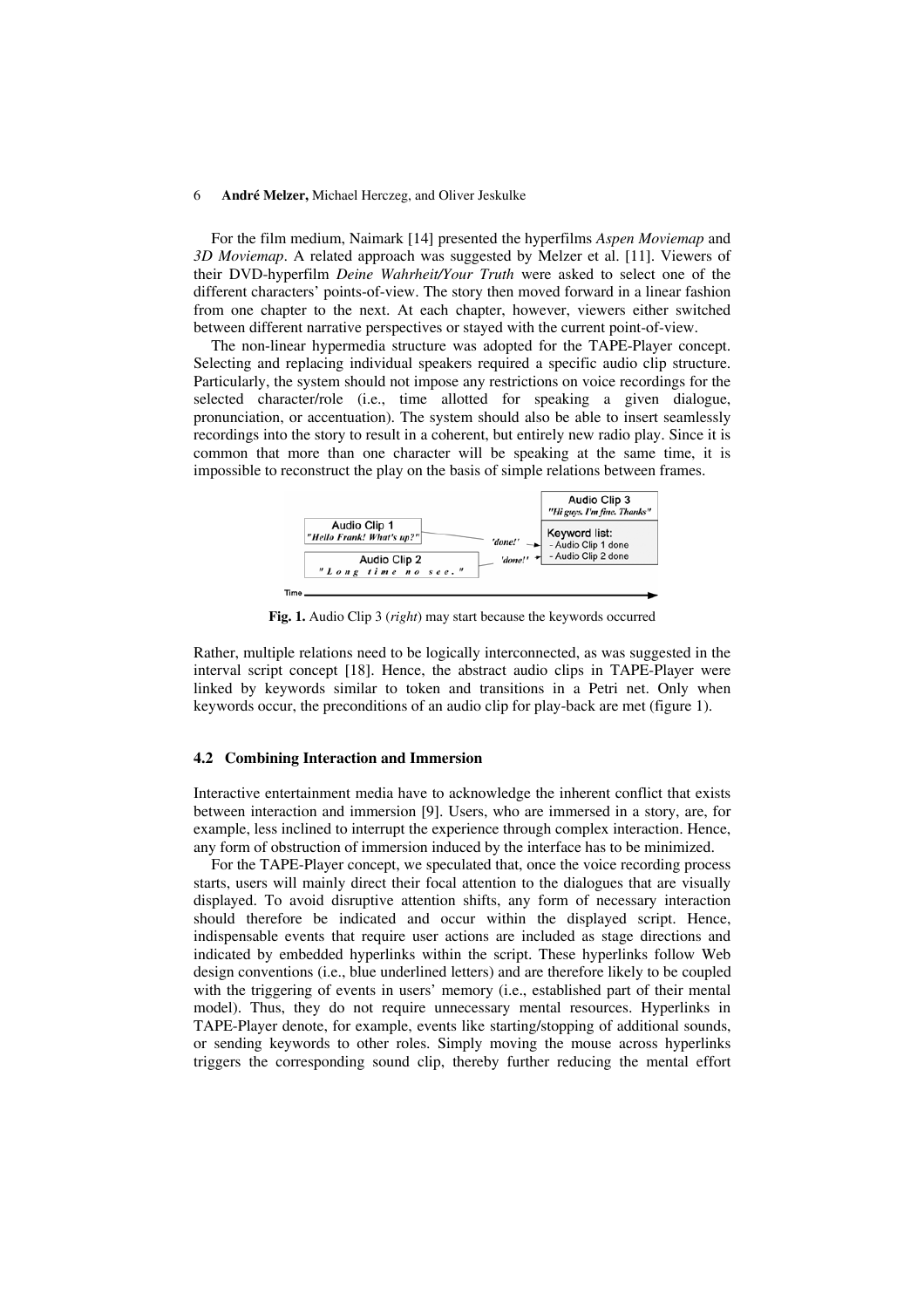associated with the interaction. In addition, this "mouse-over effect" helps to avoid clicking noises. More importantly, however, it supports natural interaction in form of a hand-like gesture that reduces the unwanted visibility of the computer interface [15]. Hence, during voice recording, users are totally free to interpret creatively their selected role by changing or adding words or noises (e.g., whistling, wheezing).

In conclusion, the TAPE-Player interface is designed to warrant an immersive experience by supporting the focalisation of attention to the evolving story, rather than to the handling of the interface: TAPE-Player lets the user interpret creatively her selected role with all the freedom of an actor [cf. 17]. Yet, whatever the user does will affect the radio play as a result of her work, thereby reflecting her own personality.

#### **4.3 Using the TAPE-Player Application**

The TAPE-Player uses audio files in the wave file format. Any other information (e.g., story content, user actions) is stored in XML. TAPE-Player was implemented in JAVA using the Java Media Framework (JMF).

In the application architecture (figure 2), the system input and output are provided via microphone, headphones, and TAPE-Player's graphical user interface (GUI). A dedicated module serves as a production manager and coordinates both processing of incoming signals and regulation of workflow. The knowledge and communication module synchronises the radio play. It directs the communication between different modules and stores keywords into a repository. Any part of the software that may send keywords also receives information of incoming keywords. Finally, a mixing module provides the export of the radio play into a single wave file.



**Fig. 2.** The architecture of the TAPE-Player application

Pressing the record button causes TAPE-Player to run the radio play (figure 3). Stored sound clips play according to the course of the script. To guide the user visually, any current dialogue is highlighted in a grey-shaded frame in the application's GUI. Once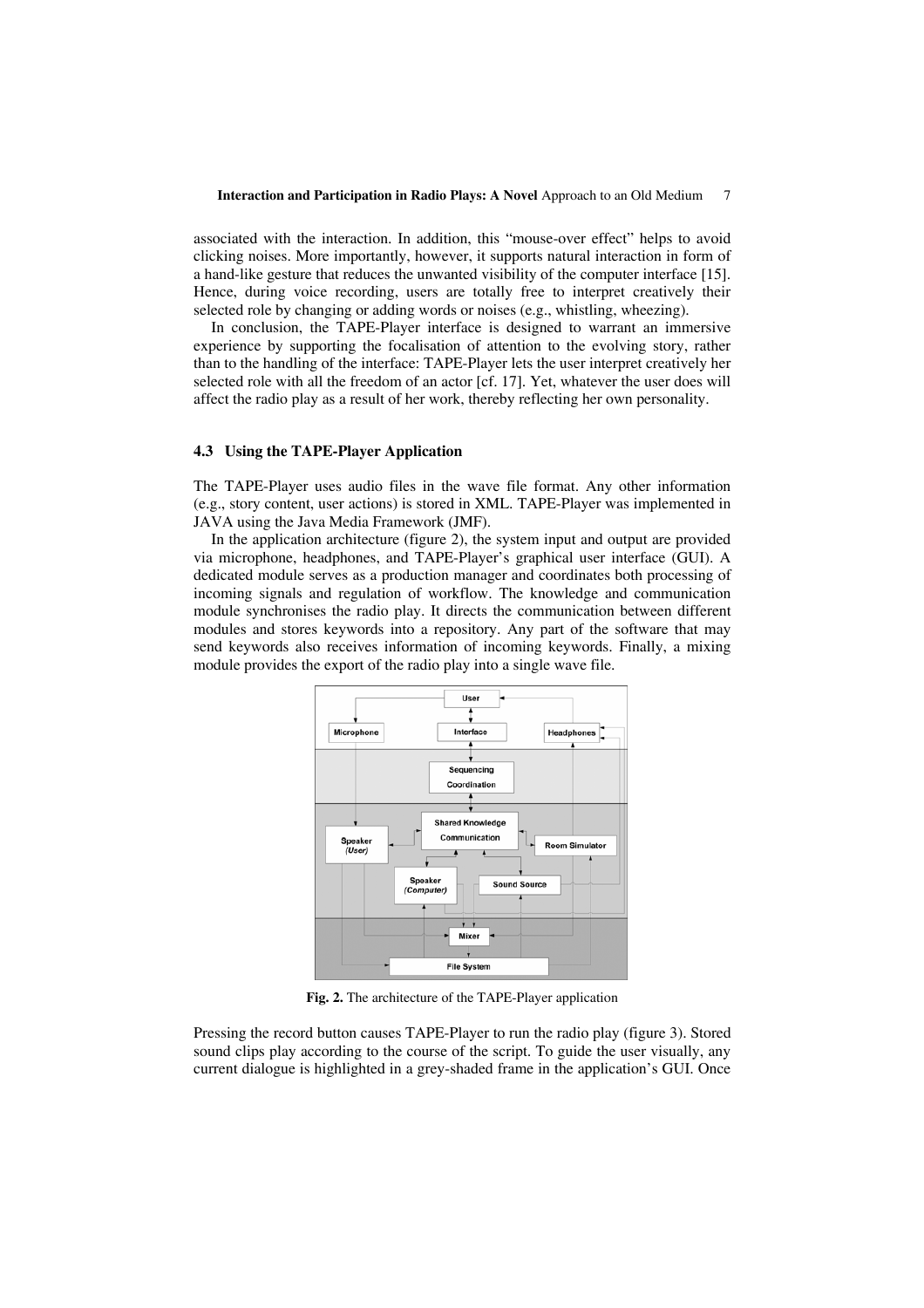a dialogue for the selected role(s) starts, the frame colour changes to red. This indicates that the user may now start interpreting and recording their dialogue.

| File Persons<br>Die Panne (The Breakdown)<br>Dialogue<br>Person<br>Music: Intro<br>Time: 3635ms<br>Stage Direction: Alfredo Traps driving back home.<br>His mobile phone starts ringing.<br>Alfredo Traps: (Answers the phone) Yes? no, I' m already on my way<br>yeah, it did go wellit was a case of Hobson's choice<br>don't know yet, depends on the trafficyeahright<br>listen, there is an incoming callyes.<br>LL_e Panne\Traps\Traps-3.way<br>Till then. You don't have to stay up all night.<br>$-$ I know.<br>End<br>O Judge<br>Alfredo Traps<br>Pilet<br>Defense Lawver<br>Stage Direction: Engine stutters and dies.<br>Simone<br>Stage Direction<br>Music | TAPE-Player |                                                 |  |
|------------------------------------------------------------------------------------------------------------------------------------------------------------------------------------------------------------------------------------------------------------------------------------------------------------------------------------------------------------------------------------------------------------------------------------------------------------------------------------------------------------------------------------------------------------------------------------------------------------------------------------------------------------------------|-------------|-------------------------------------------------|--|
|                                                                                                                                                                                                                                                                                                                                                                                                                                                                                                                                                                                                                                                                        |             |                                                 |  |
|                                                                                                                                                                                                                                                                                                                                                                                                                                                                                                                                                                                                                                                                        |             | Tape initialised.                               |  |
|                                                                                                                                                                                                                                                                                                                                                                                                                                                                                                                                                                                                                                                                        |             |                                                 |  |
|                                                                                                                                                                                                                                                                                                                                                                                                                                                                                                                                                                                                                                                                        |             |                                                 |  |
|                                                                                                                                                                                                                                                                                                                                                                                                                                                                                                                                                                                                                                                                        |             |                                                 |  |
|                                                                                                                                                                                                                                                                                                                                                                                                                                                                                                                                                                                                                                                                        |             |                                                 |  |
|                                                                                                                                                                                                                                                                                                                                                                                                                                                                                                                                                                                                                                                                        |             |                                                 |  |
| Shit. (gets out of the car)                                                                                                                                                                                                                                                                                                                                                                                                                                                                                                                                                                                                                                            | Prosecutor  | Alfredo Traps: Er(tries to start engine) C'mon! |  |
| End<br>Auto scrolling                                                                                                                                                                                                                                                                                                                                                                                                                                                                                                                                                                                                                                                  |             |                                                 |  |
|                                                                                                                                                                                                                                                                                                                                                                                                                                                                                                                                                                                                                                                                        |             |                                                 |  |

**Fig. 3.** Main control window in TAPE-Player with audio editor (*top left*) and script (*right*)

For stage directions, and if the cast is incomplete such that some roles are missing their audio sound files, a karaoke-like function will automatically and progressively colour the text red (figure 4). This visualisation (i.e., the visual anchor) provides the user with additional orientation in the course of the script. Please note that the karaoke function is not displayed for the selected role(s) because this would force the user to keep up with the letter colouring and, thus, interfere with their creative interpretation of the dialogues.

> **Stage Direction:** Alfredo Traps driving back home. His mobile phone starts ringing.

**Fig. 4.** Karaoke-like progressive letter colouring for stage directions and to compensate for absent speakers (Please note that letters turn red in the original application)

Sound effects specified in the script (e.g., starting a car's engine, closing doors) will be unobtrusively initiated by the user (see previous section) and played instantly during the recording process. Following the script's run-through, TAPE-Player automatically adds atmospheric background sound clips according to the script (e.g., reverberation). Users may then edit their audio recordings or listen to the resulting radio play by pressing the play button. Alternatively, pressing the export button will cause TAPE-Player to save the entire play as a single wave file that can be played with any other audio applications. Hence, TAPE-Player does not only support the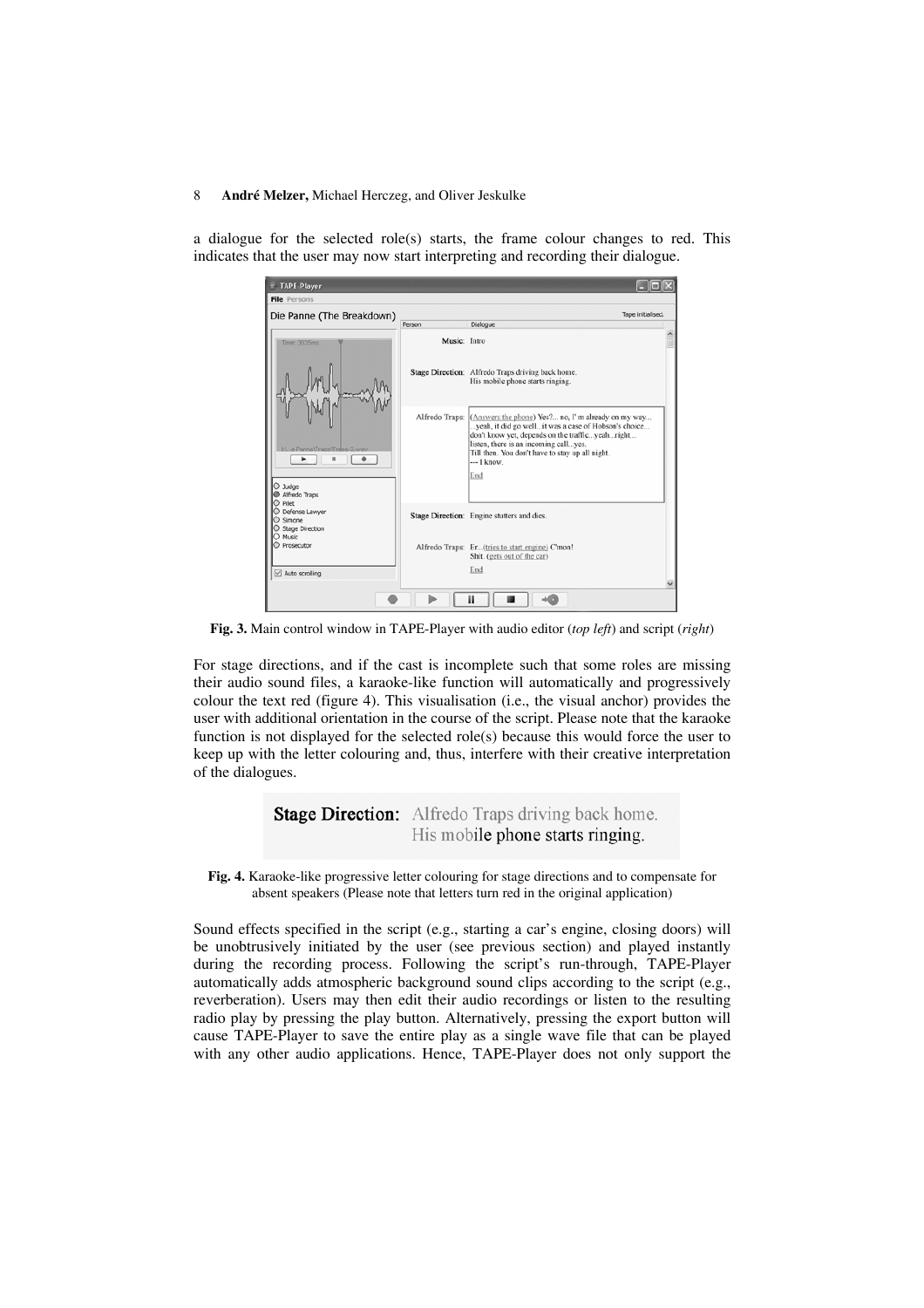joyful experience of acoustic play acting in the recording process, but also provides the rewarding experience of listening to a personalised version of the radio play, which may be shared with others.

# **5. Evaluation**

TAPE-Player was empirically tested as an online tutorial that comprised 12 HTML pages. A total of 16 students and scientific researchers participated (11 male, 5 female). Their mean age was 25.6 ranging from 18-40 years (*SD*=5.18).

Participants were initially requested to download and install the required components. This included the JAVA and JMF environment, the TAPE-Player application, and the first ten minutes of a pre-produced version of F. Dürrenmatts 1961 radio play *Die Panne/The Breakdown* (German version only)2*.* For comparability reasons, participants selected the role of Alfredo Traps, one of the main characters. After the main menu and hyperlink functions had been introduced, participants were given an interactive example and practised the triggering of events (e.g., start/stop recording). They were particularly encouraged to bring their own individual interpretation into the voice recording of the dialogues for the selected character. Then, the audio editing functions were introduced and used with an interactive example. After participants had exported the final wave file, they listened to their radio play version. A novel thirty-one item questionnaire concluded the tutorial. The questionnaire determined demographics, the participants' interest in different forms of media, and the actual media use (e.g., radio plays, film). In addition, participants rated the quality of the tutorial and the complexity of the task. Similarly, they assessed the tangibility and the usability of the application, the interaction possibilities, and the overall TAPE-Player concept. Finally, participants gave future prospects to upcoming developments of the interactive radio play concept.

## **5.1 Results and Discussion**

l

The following section presents the main results based on the questionnaire ratings. For each item, participants' ratings were recorded on a four-point scale, ranging from 1 (positive, e.g., *"I fully agree"*) to 4 (negative, e.g., *"I don't agree at all"*). The following details represent mean scores (*M*) and standard deviations (*SD*). Pearson's correlation coefficient (*r*) was used to denote correlations between items. For the statistical analysis, alpha was set at .05. An asterisk (\*) indicates a significant result.

Mean ratings showed that participants thoroughly liked the TAPE-Player concept (*M*=1.06, *SD*=0.25). The concept also satisfied participants' expectations concerning the medium's performance  $(M=1.44, SD=0.51)$  and the overall usability of the system (*M*=1.50, *SD*=0.52). Participants reported that they were well aware of what to do in the course of the script  $(M=1.31, SD=0.48)$ . Handling the interface  $(M=1.38,$ *SD*=0.50) and triggering the events by moving the mouse across hyperlinks (*M*=1.56,

<sup>2</sup> The use of *Die Panne* was kindly permitted by the publisher Diogenes Verlag, Zurich, Switzerland.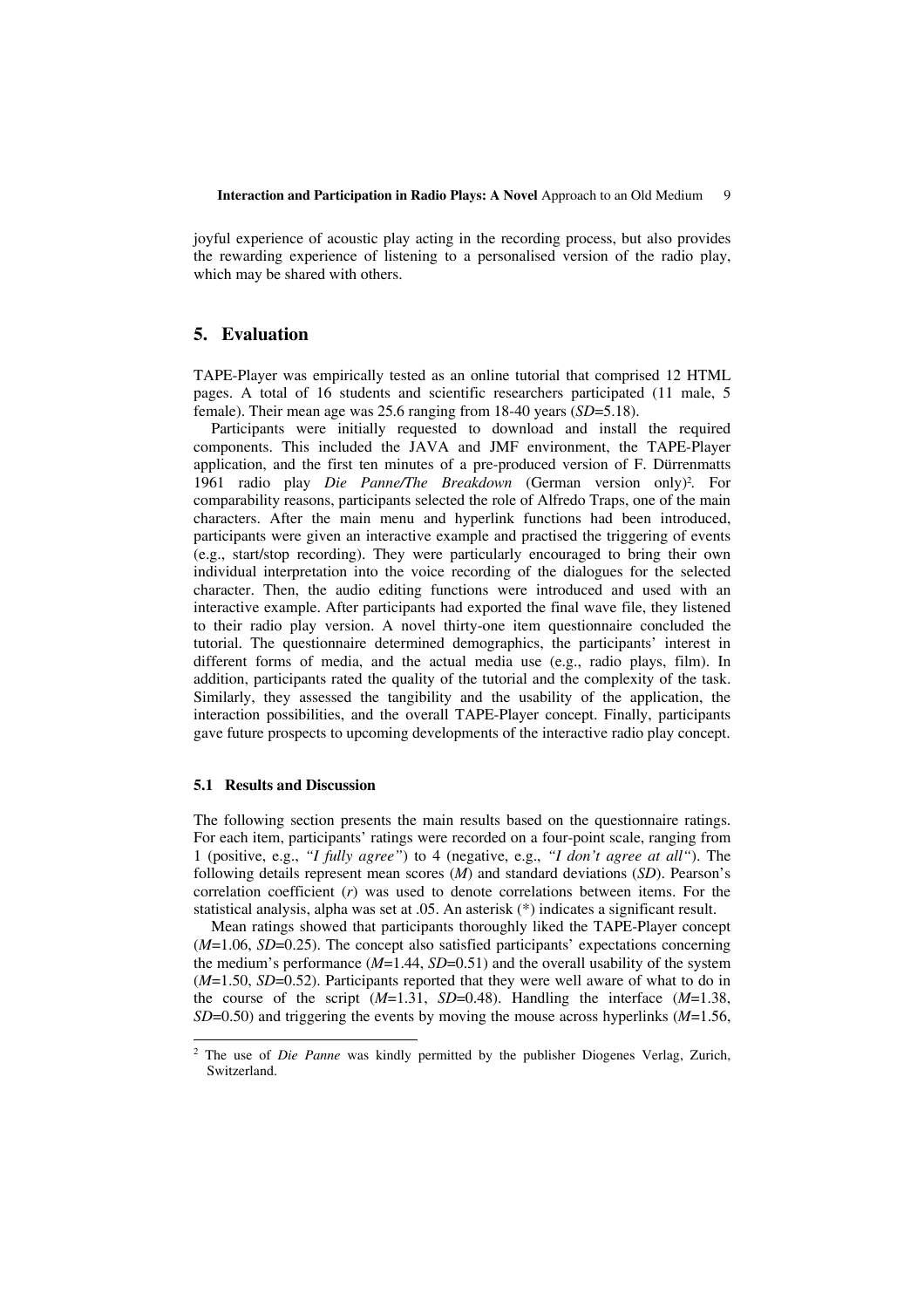*SD*=0.63) was rated "easy". Specifically, controllability of the TAPE-Player interface was "rather good" to "very good" (*M*=1.38, *SD*=0.50).

In line with our hypotheses, participants strongly appreciated both their creative freedom in interpreting the selected role (*M*=1.25, *SD*=0.45), and their influence on the entire radio play  $(M=1.63, SD=0.50)$ . Moreover, a majority of the participants (.69) reported that they had felt like having been part of a vivid story. Their sense of immersion substantially benefited from being allowed to using their own voices to "interact" with the system, which strongly supported their own creativity  $(r=.55*)$ .

Although the overall use of radio plays did not influence their ratings of the TAPE-Player concept ( $r = 0.02$ ), participants' prognosis concerning the further success of the concept was mediated by their overall interest in the radio play medium (*M*=2.06, *SD*=0.93). This is illustrated by the critical estimation of the applicability of the concept for visual media, like video and film (*M*=2.31, *SD*=1.14): though participants reported liking movies (*M*=1.69, *SD*=0.60), fans of radio plays were less interested in this medium  $(r=-.56*)$ . However, it was the fans of radio plays that reported looking very much forward to more plays for the TAPE-Player (*r*=.65\*). Similarly, they had a positive attitude towards social interaction and engagement in future communities  $(r=.71^*)$  and also wished to use the TAPE-Player concept on the Internet  $(r=.59^*)$ .

To sum up, the evaluation data from the pilot study substantiated TAPE-Player as a successful interactive and participative concept. Though most participants came from the target group of radio play users, which might have positively biased their ratings, we conclude from the data that TAPE-Player satisfied even the high expectations in this group. The concept meets the requirements for the system functions. In addition, the interface also required only standard levels of computer literacy. Most importantly, participants thoroughly liked both the basic concept and the experience of creative freedom. The interactive and participative radio play concept was considered a promising supplement to traditional forms of the radio play medium.

## **6. Concluding Remarks**

The TAPE-Player concept addresses the basic human motivation to exploring actively others' points-of-view. Perspective taking is provided by enabling the user to select a character or role, which may then be creatively verbally interpreted. In the voice recording process, the user may, in a sense, *become* the selected person. In addition, TAPE-Player lowers the organisational threshold for active participation in some form of dramatics: users become actors in the privacy of their home. Yet, they are a fully integrated part of the final radio play.

We believe that using TAPE-Player is not only entertaining, but also highly rewarding. On both cognitive and emotional levels, the outcome (i.e., the final radio play) may lead to experiencing *self-efficacy*, a term coined by Bandura [1], which denotes the individual belief that one has the capabilities to execute the courses of actions required to manage future situations. In current media research, self-efficacy is primarily associated with the rewarding effects of gaming [22]. This behaviourinfluencing effect of productive creativity is not present in traditional radio plays that are confined to processes of imagination. TAPE-Player, however, directly supports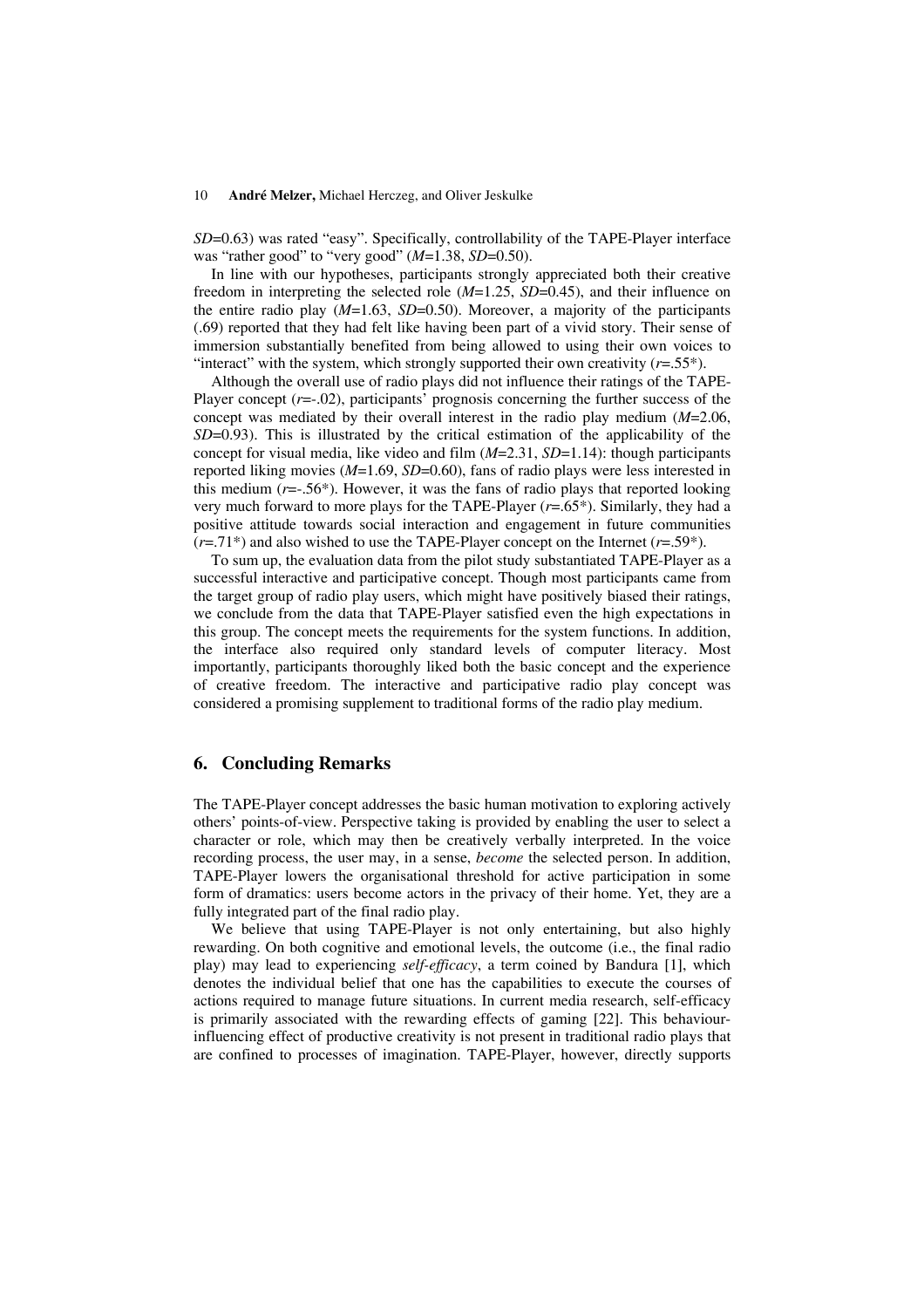the intrinsic motivation of people to broaden their knowledge and to enhance their abilities [24] by means of creative expression. We are currently developing a complementary authoring tool, *TAPE-Maker,* which will even further extend user participation such that writing scripts and composing interactive radio plays will be supported.

How can current state-of-the-art technology address the universal interest in stories and entertainment that provide experiences of personal relevance and individual meaningfulness? It has been suggested that the best and newest technology may well resemble the oldest forms of culture [4]. Likewise, Nick Fisher, writer of the interactive radio play *The Wheel of Fortune,* argued that *"*… *there can be a creative tension where interactivity and traditional narrative and character blend together"*  [5]*.* In the present paper, we have presented a concept that follows this notion by offering creative participation in a popular entertainment medium. Based on its flexible hypermedia structure, TAPE-Player actively supports perspective and roletaking and triggers processes of imagination and immersion. Most importantly, then, the underlying technology supports the oldest-of-all human cultural behaviour, telling stories.

# **References**

- 1. Bandura, A.: Self-efficacy. In Ramachaudran, V.S. (Ed.): Encyclopedia of Human Behavior 4. Academic Press, New York (1994) 71-81
- 2. Barbará, D., Naqvi, S.A.: The AudioWeb. Proc. of CIKM 97, New York, ACM Press (1997) 97-104
- 3. Brown, E., Cairns, P.: A Grounded Investigation of Game Immersion. Proc. of CHI 2004, ACM Press, New York (2004) 1297-1300
- 4. Cassell, J., Ryokai, K.: Making Space for Voice: Technologies to Support Children's Fantasy and Storytelling. Personal and Ubiquitous Computing 5 (2001) 169-190
- 5. Eastgate Systems, Inc.: God, Random Access, or Roulette? Interview with Nick Fisher. http://www.eastgate.com/HypertextNow/archives/Fisher.html accessed 03/27/2006
- 6. Flavell, J.H., Botkin; P.T., Fry, C.L., Wright, J.W., Jarvis, P.E.: The development of role-taking and communication skills in children. New York, Wiley (1968)
- 7. Huwiller, E.: Storytelling by Sound: a Theoretical Frame for Radio Drama Analysis. The Radio Journal: Int. Stud. Broadcast Audio Media 3 (2005) 45-59
- 8. Iwata, S.: Speech held at the Game Developers Conference 2005. http://www.kotaku.com/gaming/text/2005\_gdc\_Iwata\_Keynote.pdf accessed 03/23/2006
- 9. Mazalek, A.: Tangible Interfaces for Interactive Point-of-View Narratives. Unpublished MS Thesis, MIT Media Lab (2001)
- 10. Mazalek, A., Davenport, G., Ishii, H.: Tangible Viewpoints: A Physical Approach to Multimedia Stories. Proc. of Multimedia 2002, ACM Press, New York (2002) 153-160